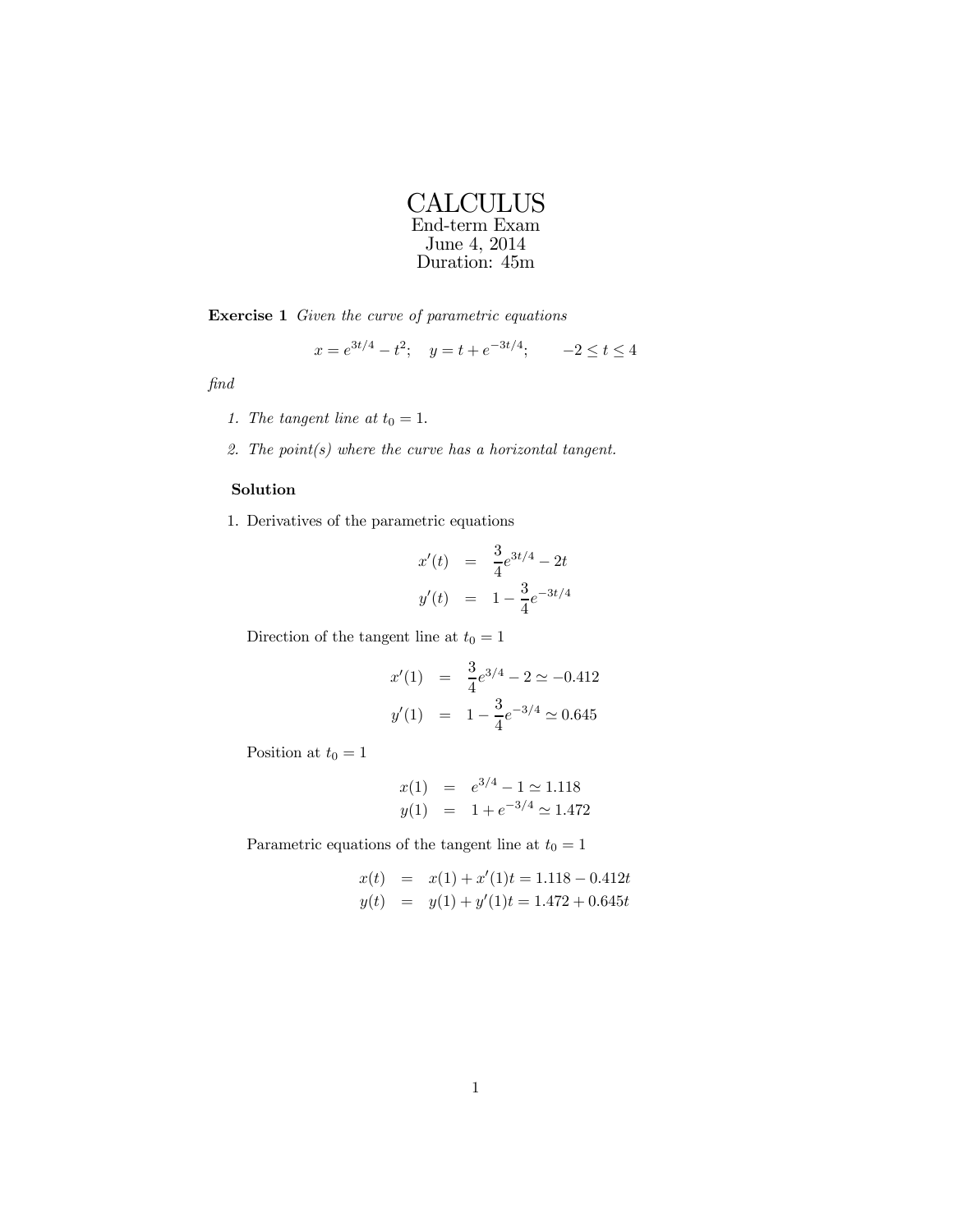Plot of the curve and the tangent line



2. To find the point with horizontal tangent we need to solve the equation

$$
y'(t) = 1 - \frac{3}{4}e^{-3t/4} = 0.
$$

The solution is

$$
t_h = -\frac{4}{3} \ln \frac{4}{3} \simeq -0.384.
$$

The coordinates of the point with horizontal tangent are

$$
x(t_h) \simeq 0.603
$$
  

$$
y(t_h) \simeq 0.950.
$$

Exercise 2 Consider the function

$$
f(x, y) = e^{2x - y}
$$

on the region D enclosed by the parabola  $y = x^2 - 1$  and the line  $y = x + 1$ . Calculate:

- 1. The directional derivative of  $f$  at the point  $(0, 0)$  in the direction of the vector  $\mathbf{u} = 3\mathbf{i} - 4\mathbf{j}$ .
- 2. The double integral

$$
\iint\limits_{D} f(x, y) \, dA.
$$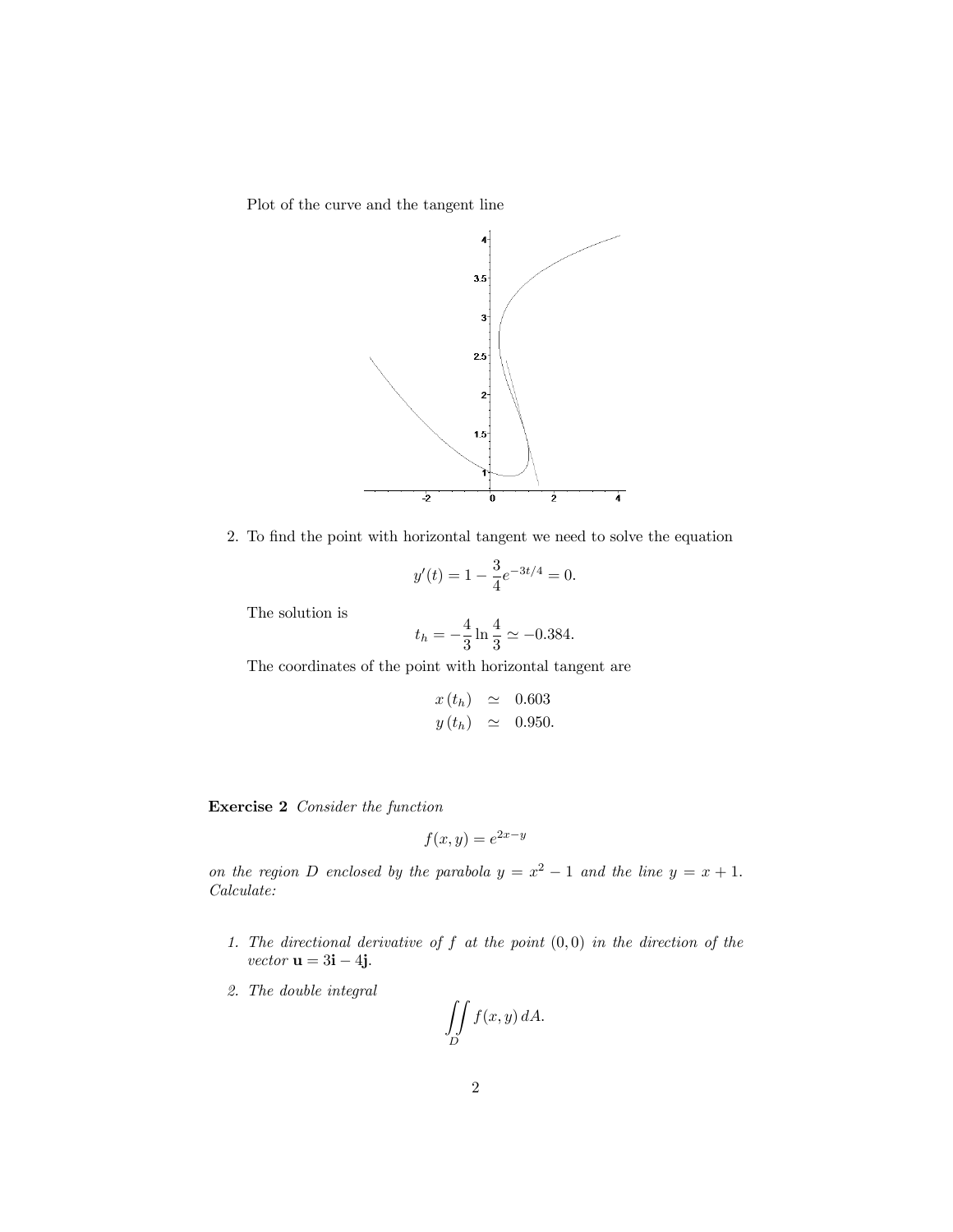## Solution

1. Partial derivatives

$$
\begin{array}{rcl}\nf_x & = & 2e^{2x-y} \\
f_y & = & -e^{2x-y}\n\end{array}
$$

Gradient vector at  $(0,0)$ 

$$
\nabla f(0,0) = 2\mathbf{i} - \mathbf{j}.
$$

Unit vector in the direction of  $\mathbf{u} = 3\mathbf{i} - 4\mathbf{j}$ 

$$
\frac{\mathbf{u}}{\|\mathbf{u}\|} = \frac{3\mathbf{i} - 4\mathbf{j}}{\sqrt{3^2 + (-4)^2}} = \frac{3}{5}\mathbf{i} - \frac{4}{5}\mathbf{j}.
$$

Directional derivative of  $f$  at  $(0,0)$  in the direction of vector **u** 

$$
D_{\mathbf{u}}(f)(0,0) = \nabla f(0,0) \cdot \frac{\mathbf{u}}{\|\mathbf{u}\|}
$$
  
\n
$$
= (2\mathbf{i} - \mathbf{j}) \cdot \left(\frac{3}{5}\mathbf{i} - \frac{4}{5}\mathbf{j}\right)
$$
  
\n
$$
= 2\frac{3}{5} + (-1)\left(-\frac{4}{5}\right)
$$
  
\n
$$
= 2.
$$

2. Region D



The double integral is equal to the following iterated integral which is evaluated with Maple

$$
\iint_D e^{2x-y} dA = \int_{-1}^2 \int_{x^2-1}^{x+1} e^{2x-y} dy dx
$$
  
=  $-e + \frac{1}{2} \sqrt{\pi} e^2 \operatorname{erf}(1) + e^{-2} + \frac{1}{2} \sqrt{\pi} e^2 \operatorname{erf}(2).$